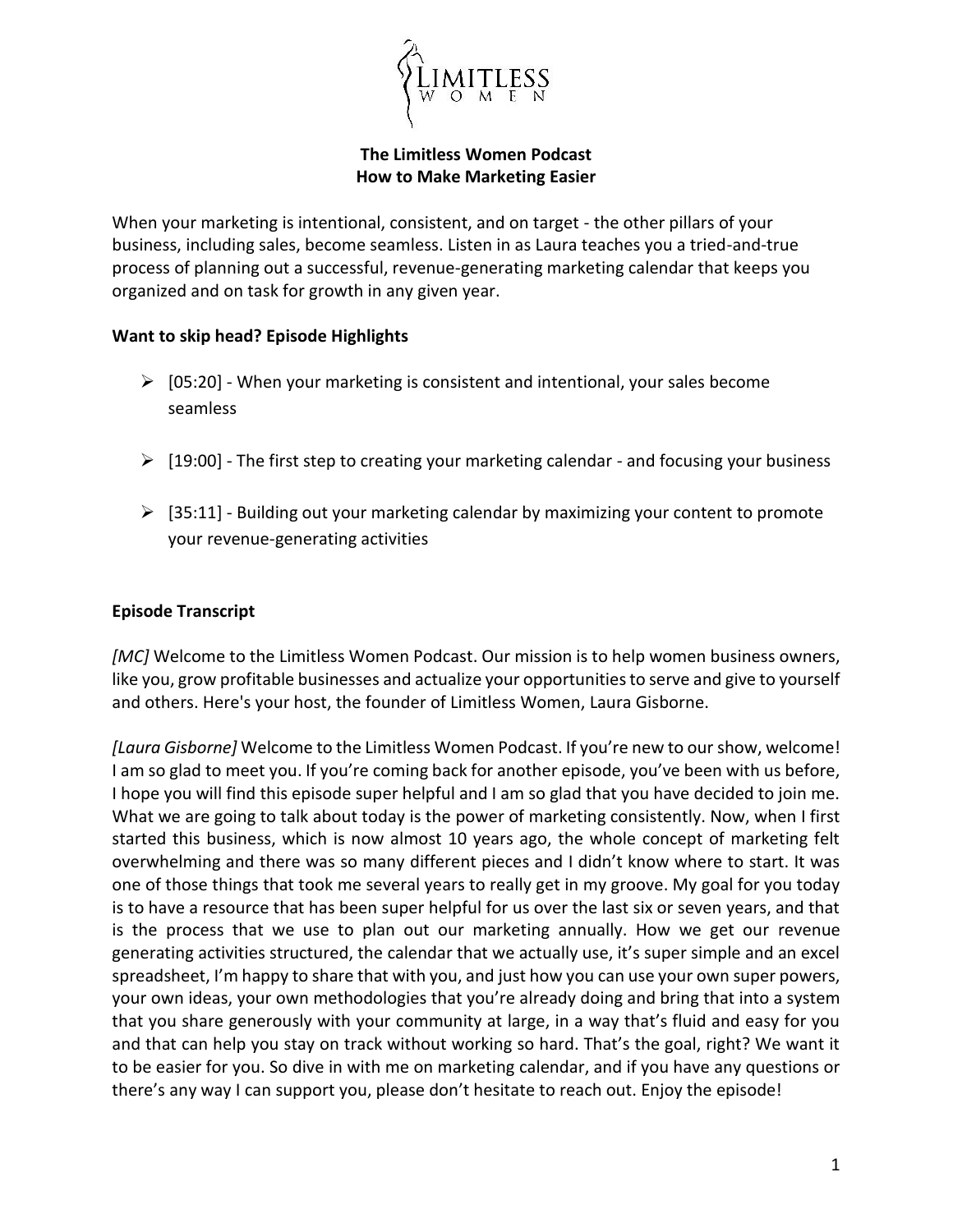

*[Laura]* Okay. So, let's talk about marketing. Let's talk about first of all why and where this falls in for you because there's here's the scoop-a-roo, and I go back to this again and again and I just printed it. I was running around like a chicken with my head cut off trying to get things done.

I have all these makeup on because I want to do one of the things that I'm going to share with you today, I'm going to do a video shoot today.

So, here's the deal. We at Limitless Women are a leadership company. When you see this when you see the pillars of your business and like, you know, I thought about creating slides for you, but I love to talk with you. I think it's one of the things that's super cool about lives is that we get to actually be here and actually be live and you can ask me questions and I can answer, it can be interactive.

Because when we teach seven pillars of business, we teach them in a very specific order. And, Celeste, you were so helpful to me when we did the last class of business, we teach them in a very specific order. And, Celeste, you were so helpful to me when we did the last class and you were reflecting back about how seeing this in order was helpful for you. So, I'm glad that you – you brought that to my awareness because I can help you think of new levels.

This is the hard part of business in my opinion, okay? When we talk about making money, when we talk about sales with ease, when we talk about building rock star teams, I'm going to share with you my experience after 30 years of entrepreneurship and I want to tell you this. This did not happen overnight for me that all of a sudden, I woke up and I had it all figured out. I still don't have it figured out.

What I can tell you is that after 30 years of entrepreneurship I made a lot of mistakes and I've learned some really great principles. And here is what I know, every business that I've owned and I've owned nine of them over the last 30 years – and every business that I've been in partnership with – when I talk with the language of partnership. So, women who work with me either through our Business School or through Legacy Leaders, I consider them my business partners.

You know, we make ourselves very available. We're in it to win it and we're in it with you in a very different way than most – most of what I've seen out there, right? Most of the mentorship programs that I've invested in over the last ten years have been where, you know, I really didn't have access and I know that personal partnership matters.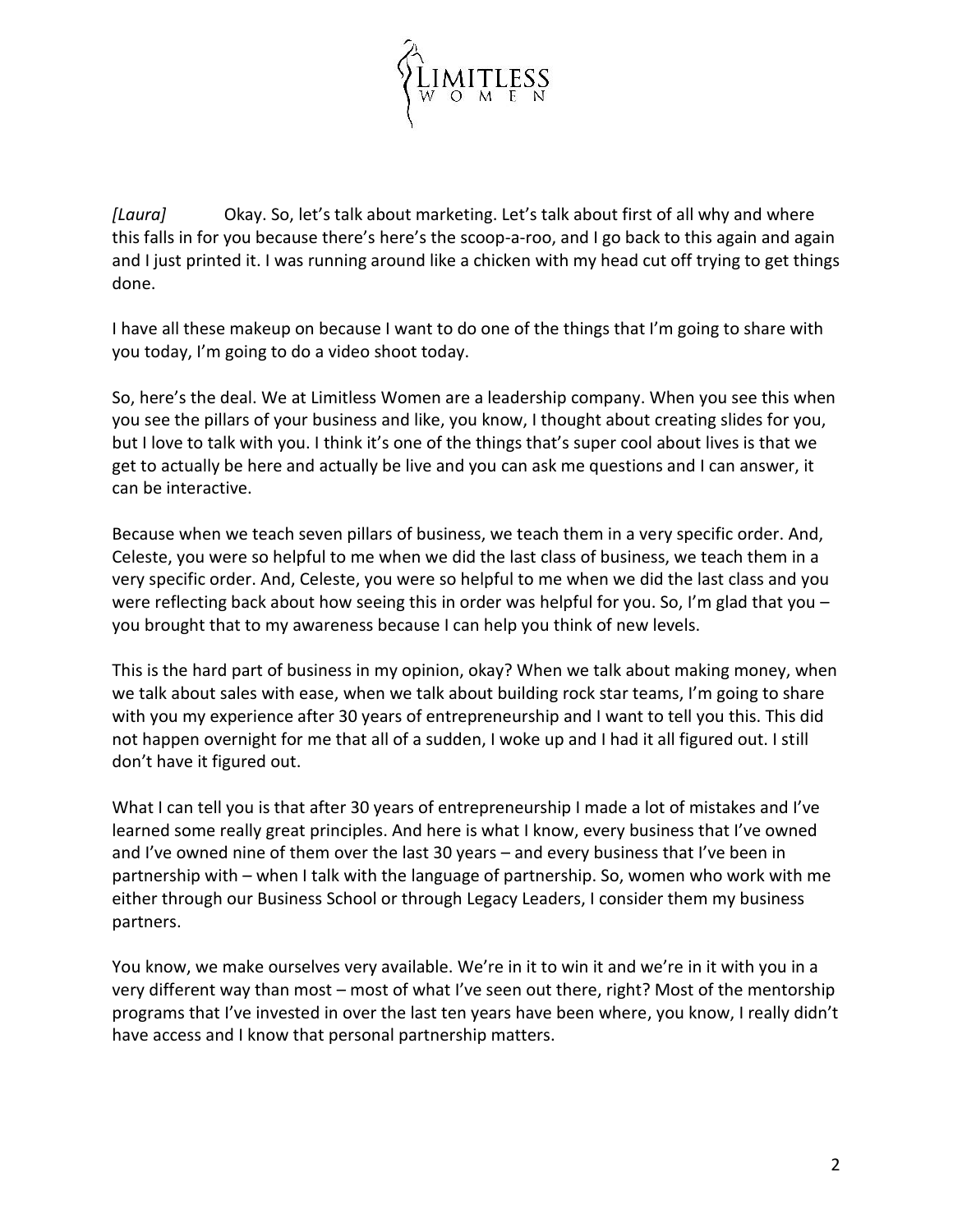

So, I'm going to share with you if I may what my experiences are in the hopes that they help you and then also understand that this is your rodeo, you need to put your own spin on the wheel.

So, what I'm going to say to you is that in my own businesses and in every else's businesses that I worked with – I'm looking over here seeing the chat. Hi, Janet. Hi, Shannon. This is the place where we get stuck, right? We got stuck in our mindset, we got stuck in our leadership, we keep growing and evolving and I was saying and prayer is like as we continue to blossom and as our businesses blossom, we become new levels of ourselves.

So, leadership for me is one of those places that if I were going to say, what's the hardest part of business? Somebody asked me this the other day. I don't think it's impossible, but I'm going to tell you if you're live and breathing, there is more.

So, there's a place of like being in practice every day with your evolution, your growth, your empowerment, your focus, and always remembering that this business that you're in is here because you get to do it. You get to solve problems for others. You get to provide solutions and you get to be, you know, really paid handsomely and receive all the compensation and blessings that God would have for you, the more you're in service of more people, all right? So, for me, this is the top pillar is leadership.

The next pillar in the seven pillars of business that we teach is what we're here to talk about today, which is your marketing, okay?

Now, I will say that it comes for me in business as number two because it like number one, leadership, marketing requires consistency. It requires you to keep coming back to it. It requires if you want to have a highly profitable business, it requires daily attention.

Now, I'm going to tell you, I don't want you working seven days a week. I don't want you to be stressed out. But, I want you to understand that when you learn to love marketing and I've got to tell you, my friends, when I first started this work, I had a lot of brick and mortar businesses. If new – if you're kind of new to my world, just here quickly.

So, I married into a family business. When I was 23, I met Peter. Got married when I was actually 25, but it wasn't the business right away. And that one business was a restaurant that grew into another restaurant and another restaurant. At one point, we had eight restaurants on our family.

Then, we went to Arizona and got into real estate and then real estate sales led into real estate development and then it led into real estate investing. Those two kind of came at the same time.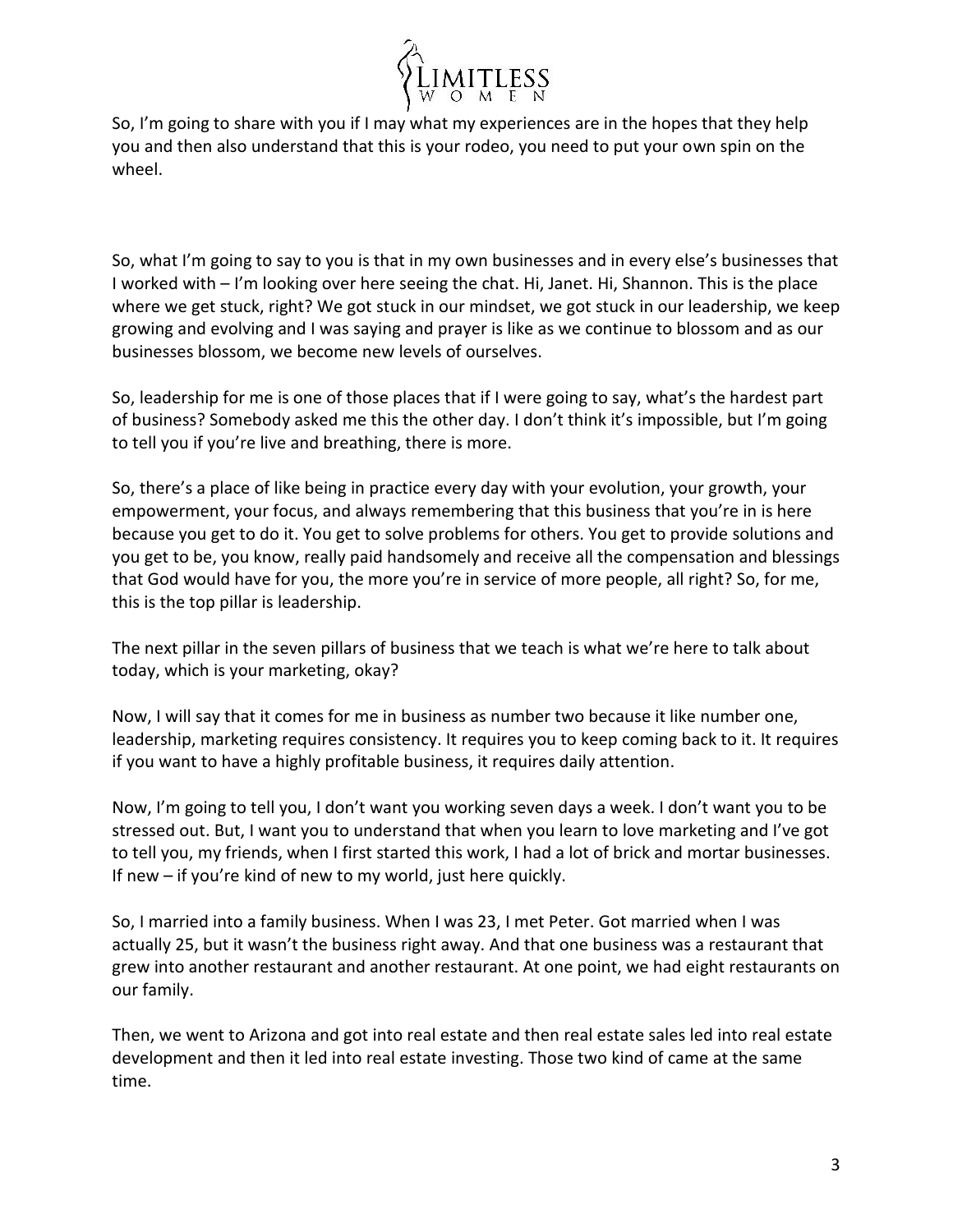

And then, you know, life was happening and I was a bit of a crazy person. I was so busy making a living that I lost sight of my values. I lost sight of what was important to me and then ended up losing sight of my marriage and lost my first marriage. And I say lost it, it was, you know, I take fully the responsibility for that.

Why I'm telling you that, it's not to make it the Laura Show. But, what I want to say to you is that when I came back to my next iteration of life, right? And when I married Scott in 2020, it's 20 – oh, gosh, New Year 2000, it's 2022, right? 22 years ago.

I had some training, I had some personal development training and I really got clear about what was important to me and what my core values were. And I'm saying that to you because I wanted you to know that when we look at things that seem hard in business, there are certain things that if you learn to fall in love with them, they will make your business easier and then it will make your life easier, right?

The whole purpose of your business is to support you. It is not your job to support your business. I think it's important that we go from that context. You know, today, I can tell you that 22 years after being married to Scott, we've, you know, we've built many other businesses. We've owned tanning salon, we owned designer boutique where we created our own clothing line. We owned a winery. Our real estate business has just kept going. We're really, really blessed with a lot of different types of businesses.

And so, when I say to you, this is what I've seen, I want you to understand that my stories are to inspire you and hopefully get you right on track. And now, after 10 years in our – my own leadership business of Limitless Women, you know, I've worked with women in – that are web designers. I worked with a lot of coaches and consultants. I've worked with doctors. I've worked with lawyers. I've worked with accountants, with bookkeeping firms, sales organizations. We have financial planners. Lots of different industries that we're working, these pillars are the same, okay?

And what's worked in marketing in some ways over the decades that have been in business have been tried and true principles. What's working today especially that's why I'm recording this for you right now in the midst of, you know, within two – almost two solid years with COVID, right? Different, the whole world is digital, things move differently, people's principles are at their core values probably the same, but what they focus on can be very, very different and how they focus can be very different.

So, I want you to really look at what we're going to talk about today and ask me questions about what you know to be true in your own industry in your own business and then, let's look at what's hard and relevant.

Okay. Here is the great thing about getting your marketing handled. When your marketing is easy, when it's planned, when it's consistent, guess what happens? You very easily move to the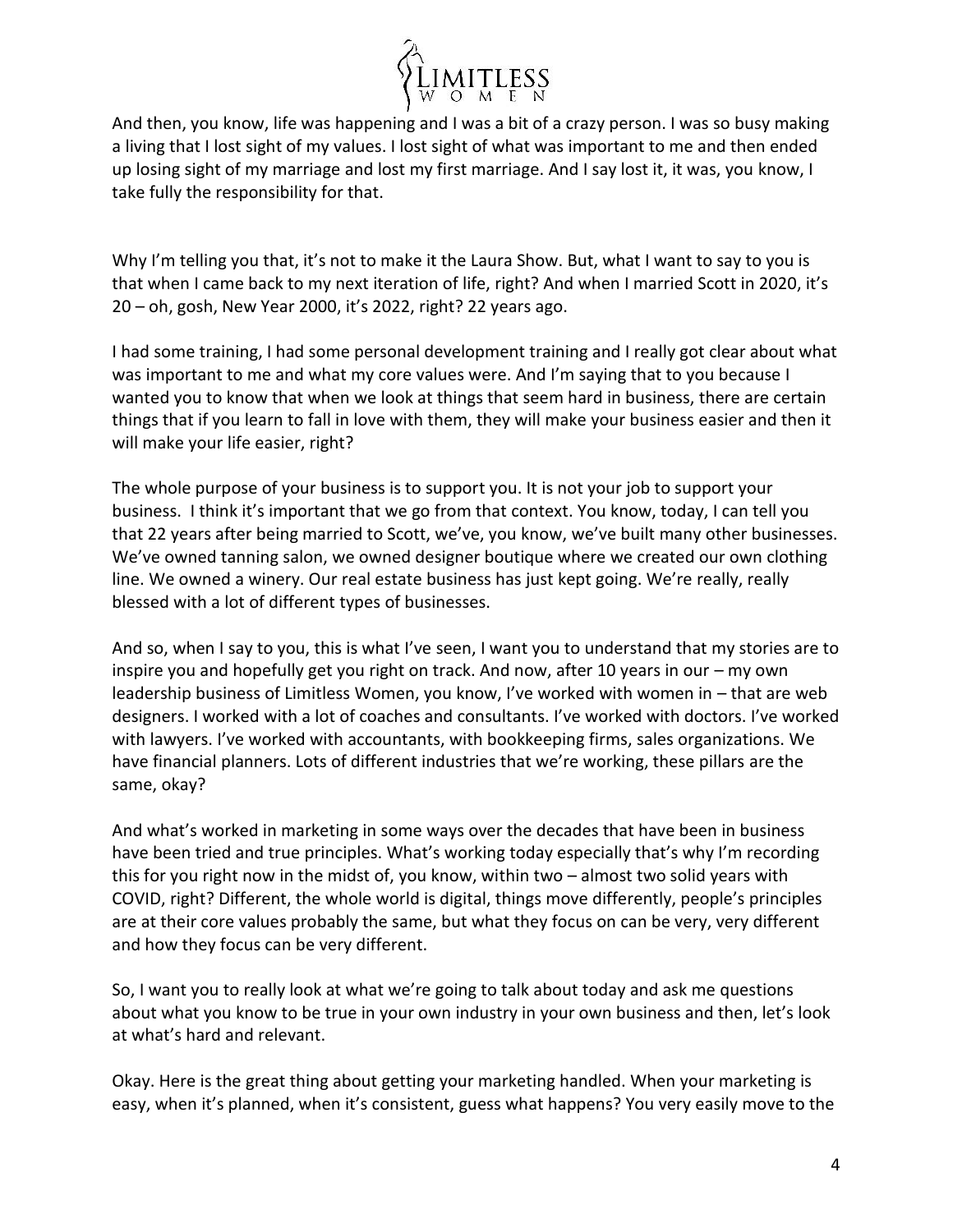

next pillar of business which is sales. And we teach a course called Sales with Ease. We have a five-day masterclass on this coming up on – guys, I'm looking around for Audrey. She's not – I know she's here listening.

But, Audrey, I think it is February 21<sup>st</sup> through the 25<sup>th</sup>. It will be five days, right? 21, 22, 23, 24, 25. And then, on the  $26<sup>th</sup>$  we'll be doing a get your sales script written masterclass as well, so special workshop. So, we'll send you details on that. I'm not sure the website is up yet at Sales with Ease. I know they've been working on getting it together for us. I hope later it will be up and will give you information this week on that.

But, I want you to know that sales for us when we teach you Sales with Ease the reason why it's easy is that a lot of the principles I'm going to share with you today in marketing tee you up, right? So, we believe in our world that sales is easy when marketing is done well because marketing is really kind of the foreplay. It's the courtship. You know, we speak in the language of love. It's one of our company's core values.

And I want you to know that when you learn to love on people effectively and consistently, when it comes time for them to choose who they want to partner with, that sales process becomes much, much simpler.

All right. So, for most of us in small businesses, sales is what creates the lifeblood of our company, which is the finances, okay? And we have a course that we teach every year called the Flow Retreat, where we go through all the things that you need to know about marketing, sales, and finance, right? Money, marketing, and finance. Money, marketing, and sales.

So, here's the deal. These pillars right here, leadership is something that we're closely working on, but these pillars right here – marketing, sales, and finance, this is the place that you need to really get good if you were in a business where you haven't hit six figures yet. Or if you're in a business where you have six figures or more in revenue or multiple six figures, but you haven't found your profitability, okay?

Because at this point, these are the foundations of your business, this is the groundwork and it has to be in place in order for you to scale. You know, chances are you're here with me right now because you have a calling, you have a desire to get out in the world and play a bigger game and create more impact and life is happening. I mean, life is going to happen for you just like it happens for me.

So, often what I see is that women are in the conversation where they're focusing on the other pillars of business and I can tell you that your conversations around building a team, your systems, your operations, your processes, procedures, your SOPS, these things are less important than this when you're just getting started.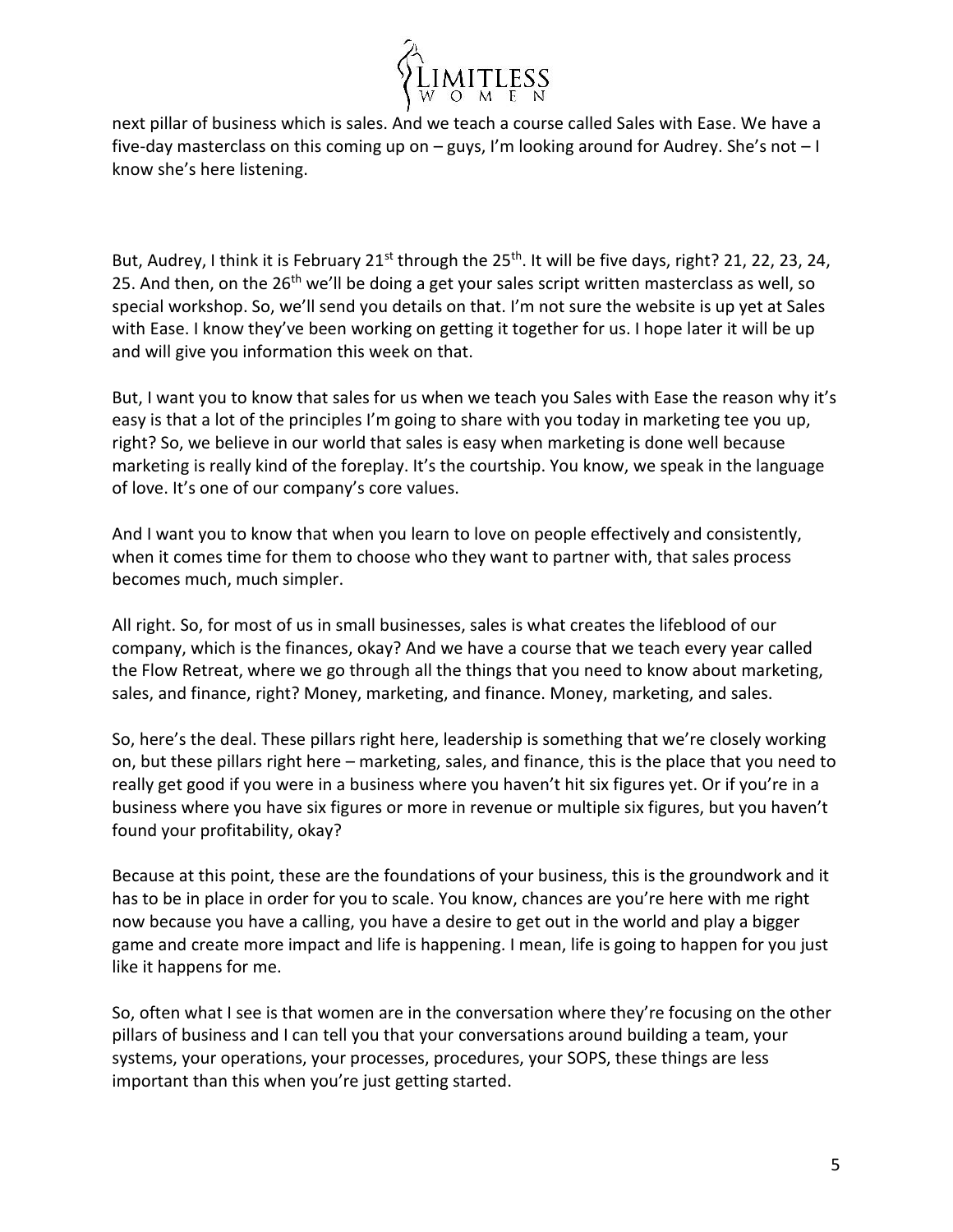

Now, what I find often in our world is that women come to us and they're attracted to us, right? Because we have the seven-pillar, which is the pillar of legacy. They're attracted to that conversation, but they're struggling over here, which is why I'm offering this class today, right?

Let me help you get clear about these things. I can tell you that if you've been in business for a while and you are, you know, I'm going to give you as much as I can today in the time we have. But, if you've been in business for a while and you know you need support around these issues, we offer an amazing curriculum through Business School, which is we only offer that a few times a year. We have a class that's getting ready to start on February  $11<sup>th</sup>$ . It was supposed to start on January, but we moved it because life is happening, there's been a lot of changes in our organization in the last few weeks, so we said let's just move it back a couple of weeks, so we can really be focused and give you tons of personalized attention.

So, know that that's coming up also if you have any interest in being supported and I can support you in that way, please reach out to me and let's have a conversation.

All right, marketing. So, what we need to know if you are clear about why and how and I'm just going to say this one more time is that when we are working on a daily practice of our conversations with God, our gratitude, our physical health, our mental acuity, and our presence and what's important, right?

When we work on these on a daily basis and then we make our marketing as much of a daily basis as we can, the sales become easy, finance starts to flow in generously and easy. And then, we have the revenue to hire the team that we need to support us. And then, our operations can be honed and simple and delivered by others and we reach so many more people and that helps us create our legacy.

So, all of these things start to get easier and easier as you're going through. I don't want you to be scared by this, I want you to know that we're up here in what I would call the heavy lifting, right? We're up here right now in the stuff that this is where women get stuck, they get stopped, and I want that to stop happening for you because once we get these things handled, all the other stuff is like swoosh. And it happens easy and we have the technology to help you will all that.

All right. So, daily activities around generating revenue. I have a video that you can find on my YouTube channel that's called or maybe, Audrey, since you're here, you might know to find that link for us and pop into the chat, how to create four months worth of content in one day. I'm going to talk to you today about some big macro ideas, which is setting your calendar out for an entire year. And I'm going to do kind of a fun thing here because I – I have blanks and then I have filled in ones. So, I want you to think it's a little bit like a cooking class. Have you ever watched those classes on TV where they like you're, you know, it's like the morning show and then they are like have everything chop up all the ingredients and then they have the, you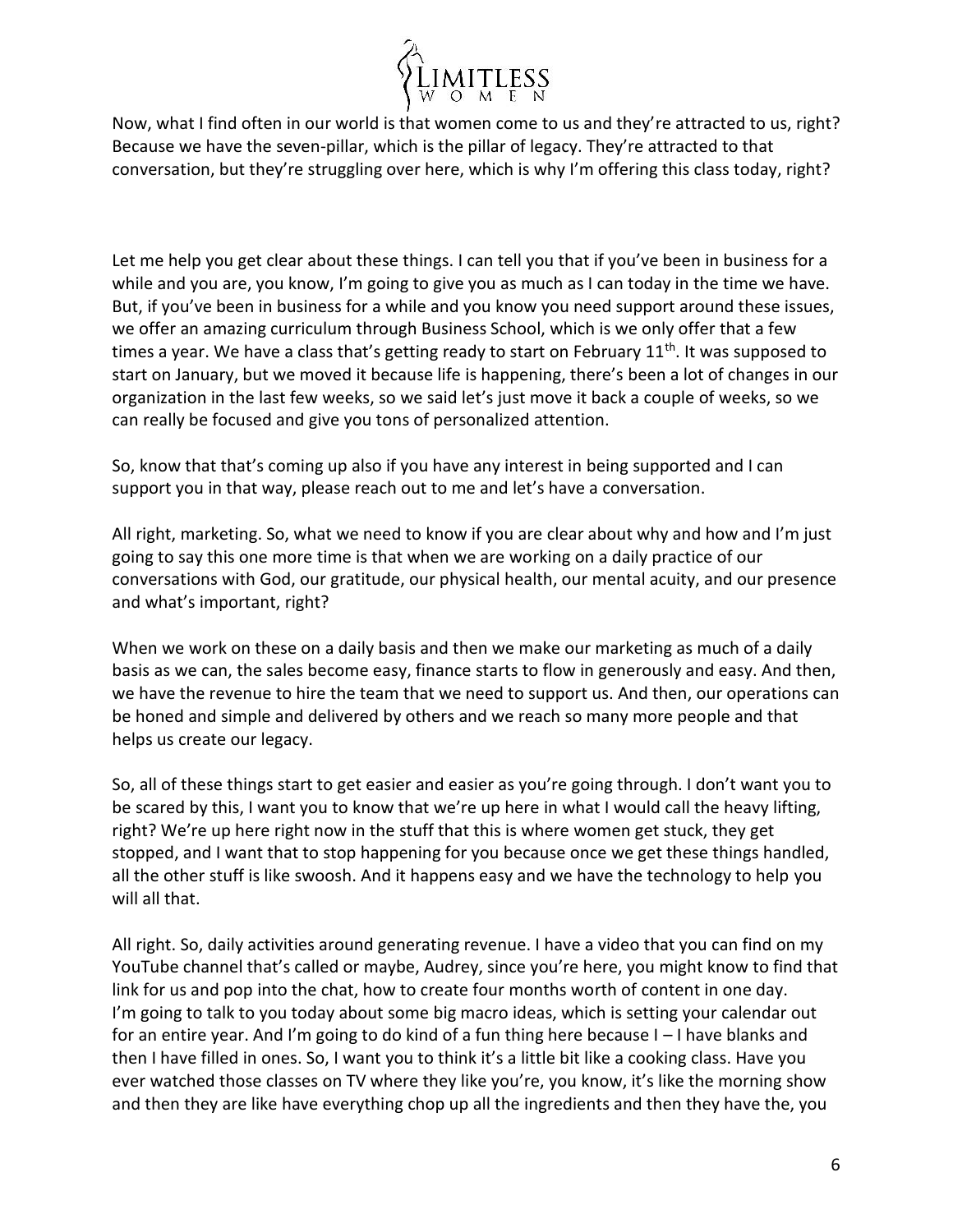

know, they have the actual like, voila, they pull the soufflé out. That's what I want to share with you as far as how the marketing calendar works, but there's a lot of moving pieces that go into it, right?

So, I'm looking at all of my – I'm over here looking at all my ingredients to share with you. And I want to give them to you in the right order.

All right. So, the first order is this. You have to get clear about your business model. Who is it that you're here to serve, what are they struggling with, and how are you uniquely designed to support them.

Why I recap that for probably the thousandth time for some of you heard me say it again and again. We call that the one, two, three. If you want to have effective marketing, it has to speak to your ideal client, number one. It has to speak to what they are struggling with, number two. Not how great you are and what you want to bring to the party, that's number three.

But, you don't want to bring your marketing, you don't to want to bring number three to the marketing because it doesn't matter. They're not going to be listening to you, right? So, this class was designed to help you if you're a woman business owner who is really great at what you do, you're spiritually connected, you're mission-focused, you know you have a big gift to bring to the world. And what you're struggling with is not enough time, okay? How do I get it all done?

I want to share with you the system that we've used since 2013. We learned it from a company called, Complete Marketing Systems. And it's just not complicated, it doesn't have to be complicated, but I've got to tell you that consistency is key and messaging is key.

And in this kind of conversation, you know, when we get to Q&A, I'll do my best to answer your questions about your messaging. But that's something that's really done better or more effectively in a one-on-one conversation with me. It's not really done well in, you know, in a group because, again, every one of you has your superpowers, you have something unique about you that you bring to the table and getting really clear about your ideal person and how you serve them and what they're struggling with is like that's the secret sauce for your business. It really is, okay?

So, the first thing is make sure your marketing is actually on target. Make sure your messaging is succinct and focused for your ideal client. Not for everybody, okay? Because there is a saying in – I don't know where this comes from, but it's WIIFM, what's in it for me. And when you are just talking about yourself, guess what happens? You start to get overwhelmed, you start to get slippery and think like how am I going to do all these and who's going to, you know, help me and how can it happen and what if I'm not big enough to do a \$30,000 program.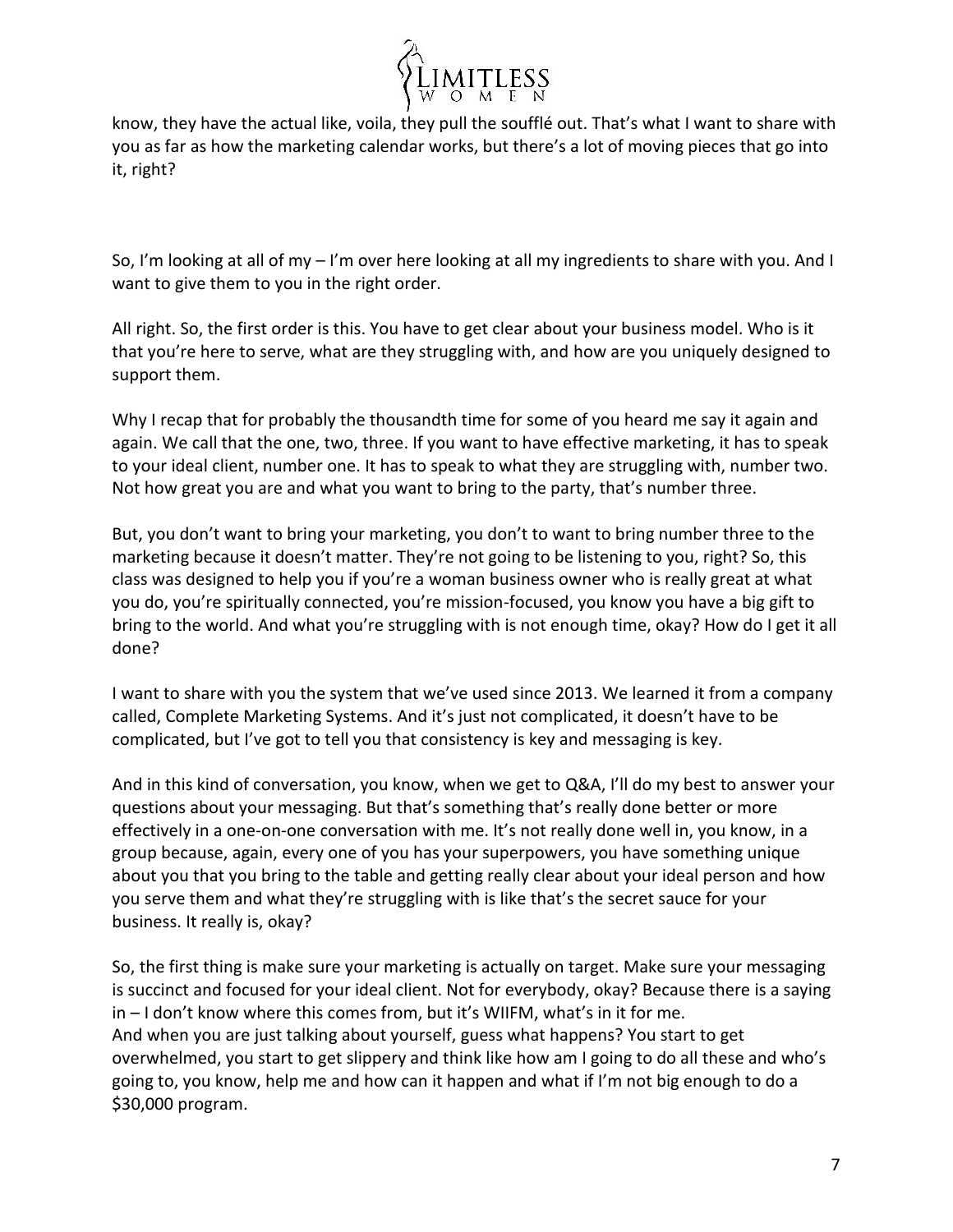

Guess what? All of that is because you're focusing on you instead of focusing on them. Marketing is all about the other. It's all about loving them, right?

So, how to create content and how to create four months worth of content in one day mark – Audrey, you're the best, best ever. Thank you for being such a rock star.

Audrey has put the link for this video on my YouTube channel here. I would highly recommend that you go watch this video if you haven't watched it. It's six minutes, something like that. It's one of the best videos I've ever created, I think to give you like behind the scenes this is how we do it, okay?

So, the way that we create content, quick recap, go watch the video. I'm going to give you a quick recap. The first thing we do is I sit down and I sit down and usually do with Josh, he's my podcast producer and we do a brain jab and we come and we do to get the white board and the like write out all the different ideas about what are our clients struggling with this year, right? And then, it becomes a document like this, which is not that easy for you to read. Sorry. But, this is a brain jab document that Josh created. I tried to print it to make it seeable for you. But, I'll tell you it gets broken down into kind of different little categories here.

So, I write it out on the white board because that's how I think. I'm creative, I like to write it out. And then, he types it all up basically. And in here we have – and I just want to give you a few of the idea, so can kind of see what you're going to hear from us in training this year because we ask – we also ask our Legacy Leaders, we say, "Hey, what do you want me to train you on this year? What is it that you'd like training on? What's going on in your business?" We're always listening for what do you guys need and how can we help you.

So, these are some of the common things that we hear about they were training on this year. Are you embarrassed you're not farther along? Are you physically exhausted from overworking? Are you always stressed out about not having enough money? Do you live on a financial rollercoaster? Do you feel lonely? Do you feel like nobody gets what you do? Do you feel like you're never caught up? Do you know that you're spinning? Do you know that you're doing all the right activities, but you still can't get profitable?

These are just some of – some of the things that are on here. And I'll tell you there's a whole bunch of them, right? And this is the content creation part of it.

So, the first step in your marketing is I want you to be really clear about what your ideal client is struggling with. You can put in the chat for me any of the things that I just popped out of my mouth, did any of those things resonate for you? Did any of you struggle with any of those things? You don't have to confess and tell me which things you struggle with, but let me know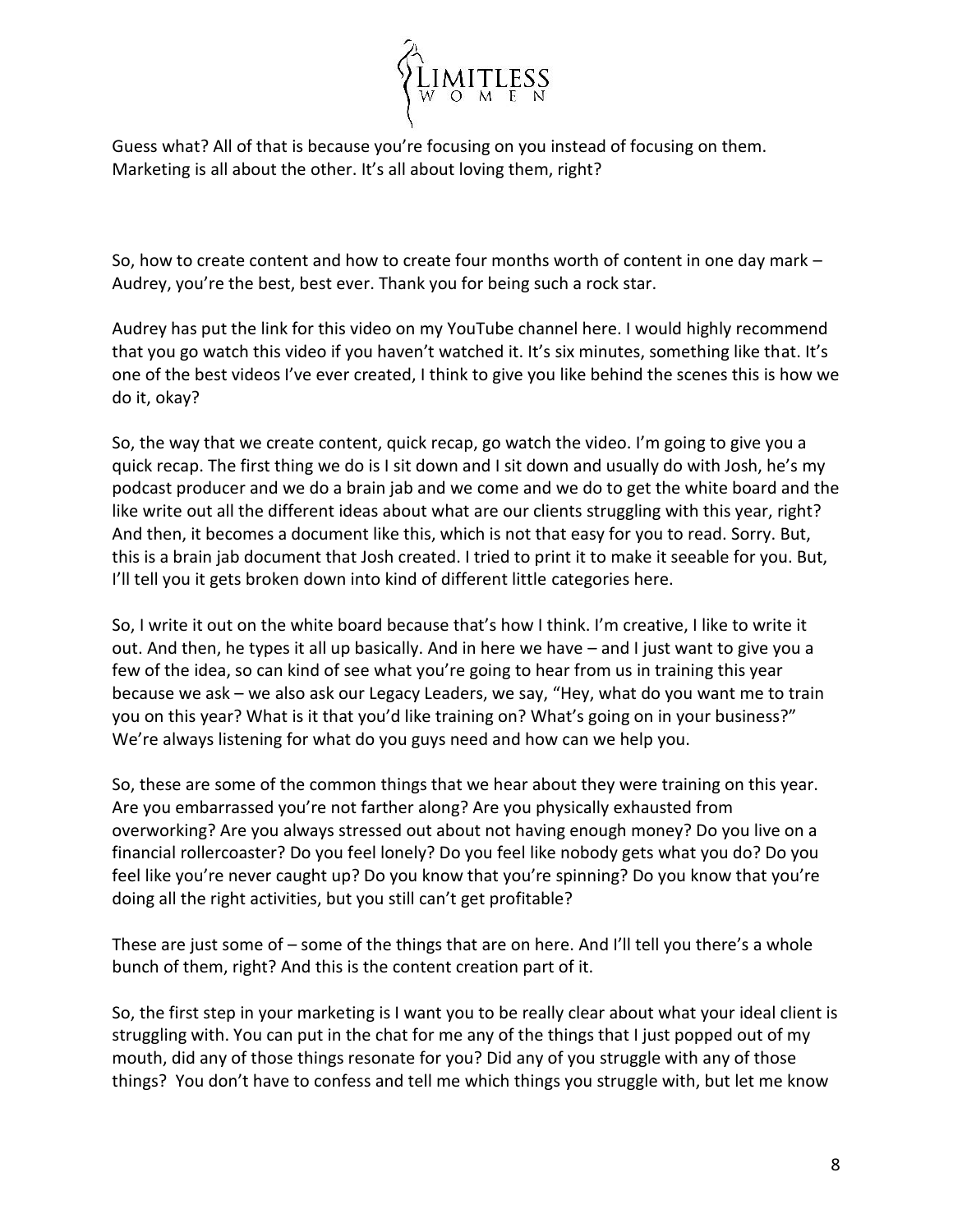

if any of those pain points are things that you can, you know, relate to that you're actually experiencing in your business these days.

So, wait a second to see if anybody if I'm on the right track. I talk to a lot of clients I hope we're on the right track, but I think we are. So, chat – chat me up and let me know if any of those thing that I just shared with you are pain points for you.

Yes, okay, thank you. Thank you several of them. Okay, thank you very much. Perfect. All right. So, that's – yes, yes, yes, okay, perfect. Thank you, loves.

## So, here's the deal -- just keep saying yes

Here's the deal. You want to know what your clients are struggling with. I don't want you to try to guess this in a vacuum. I want you to have conversations with them. You can do something like this, you can do Facebook lives. You can do a poll or you can do a survey. You can ask them when you have groups of people if you've already well-established in your business you have groups of people ask their clients, what is it that you want me to help you with this year, tell me what's going on.

The other thing that you'll see us do this year is we're going to be doing some training on breaking nets. Here's the deal. I am so very sure that business does not have to be hard. You know, COVID is hard, losing a loved one is hard, having health issues. You know, these things are hard.

Your business is actually here as the greatest vehicle possible to support you, but you've got to get clear about what's yours to do and what's not yours to do. And you've got to get clear about your business model. Again, I find that this can be really difficult to do on your own, but if you allow yourself to receive support, we can help you get there. And when you get clear, then you move a lot faster, okay?

So, first thing is you're getting your business model, what is your messaging about etc. So, the way we create contents, we do brain jab, we get it organized and then we move it into trainings. And so, if you watched the video that I sent you to for YouTube, what will happen this afternoon is I'll have a videographer come here and I will shoot a series of probably, you know, 10 to 15 videos on these topics.

These videos in our world become YouTube videos. You can see them, we have over a hundred of them on YouTube. But, we shoot them in chunks, right? So, 16 pieces of content going out once a week equals four months, hence the title four months with a content in one day, okay? The audio from those videos become our podcast episodes. For those of you, we have 6,000 downloads, somebody is listening to the podcast, so thank you for that if you're one of those people. Those of you listening to the podcast, those – that content is the same content as the videos.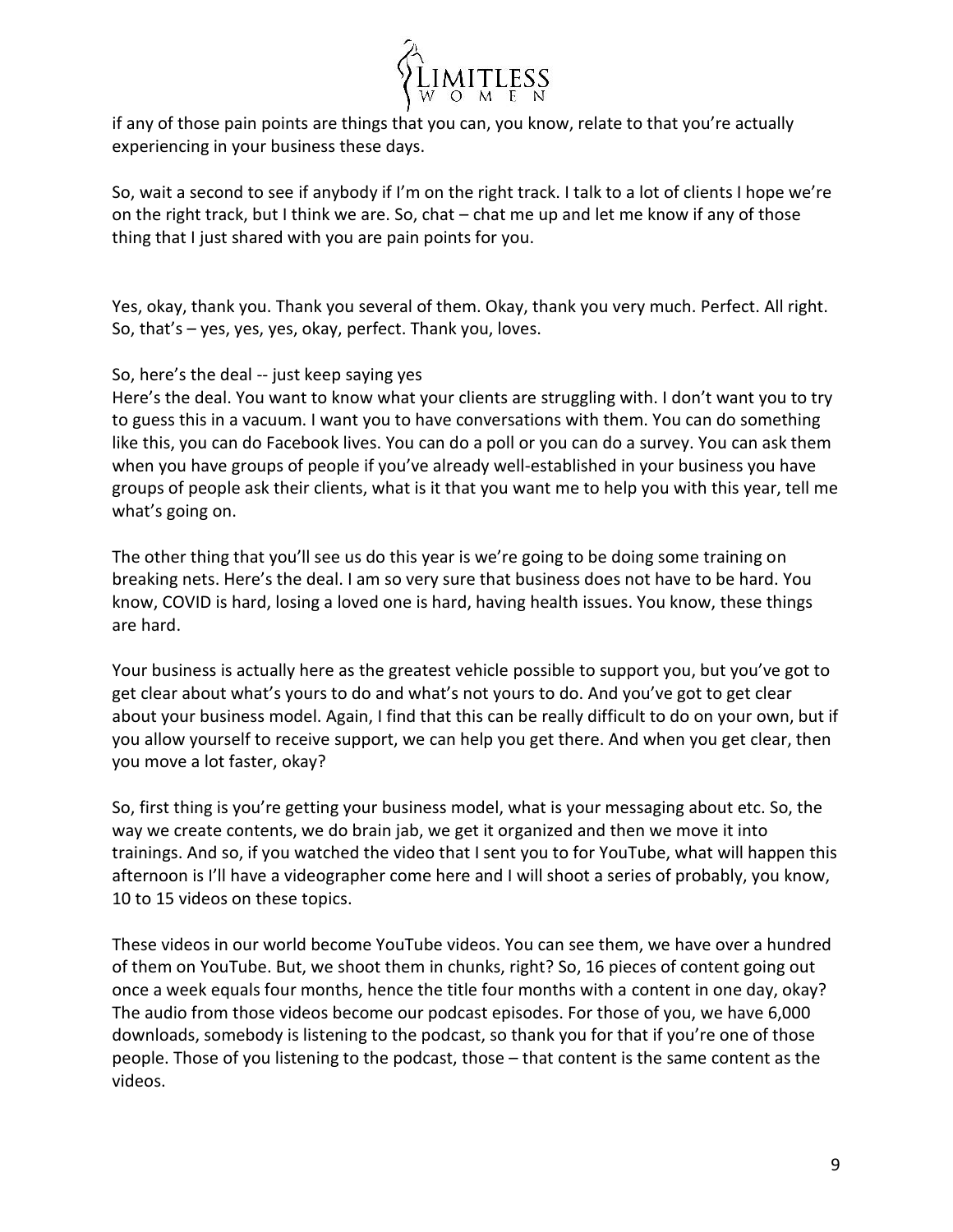

Every Friday for six years we sent out a free gift, Free Gift Friday if you're on our email list. If not, go to freegiftfriday.com and join us there, okay? I think you are because you're in the Facebook group. You probably are already. So, that content is driven by this.

Now, here is what I want you to do be thinking about. The promise of this class is let's get you thinking automated. Let's get you thinking ahead. Let's get you thinking about what your year looks like at a glance. We're going to get to this good stuff here in a little bit. But, I want to tell you that all these pre-work I'm sharing with you has to be done first. You have to know who your people are, what they're struggling with, and how you can support them. Yu have to know what the content is that you're going to create for year that matters to them. And then, you have to get organized, you can drip it out. But, it doesn't have to take a ton of time, okay?

So, once we get these concepts, right? The brain jab concepts, we then put them into another document and I'm not sure this is so tiny here. But, this is 52 weeks of content at a glance, all right?

So, what we've got on here is our launches for 2022. Every month, there's a certain launch, you'll see this in the marketing calendar when I show you how we lay it out. And then, there's the actual topic.

So, this tiny print, it's the best way I could print it for you this morning – this tiny print goes through the end of March. Our goal as an organization is always to be three to four months ahead of our daily, you know, content needs. But, we, you know, ideally, we'd have the whole year done in advance. So, we just didn't get it together this year and I'm just being transparent with you.

If you can get yourself three months ahead on your marketing, it will change your life. There's no pressure. But, you know, again, if you think about we started this stuff and you said, okay, in October. We start thinking about it, November, December. We set up, January, February, March. Today, I'm shooting video, this will become April, May, June, possibly July.

Josh is working on some other stuff, so that's probably going to take us through August, September. You know, if all goes well, by – gosh, when I do the next video shoot, let's say I do that in February or March, I pick a day to do it, you know by March, we should be done with the whole year. We should have – all of our content up and running. And I'll tell you, Joan, about the column headings in the  $-$  in the document in a little bit.

Okay. So, what I want you to be thinking about is what is the content because you've got to have that clear first. If I just say, okay, put in the thing. Okay. So, the next step I want you to do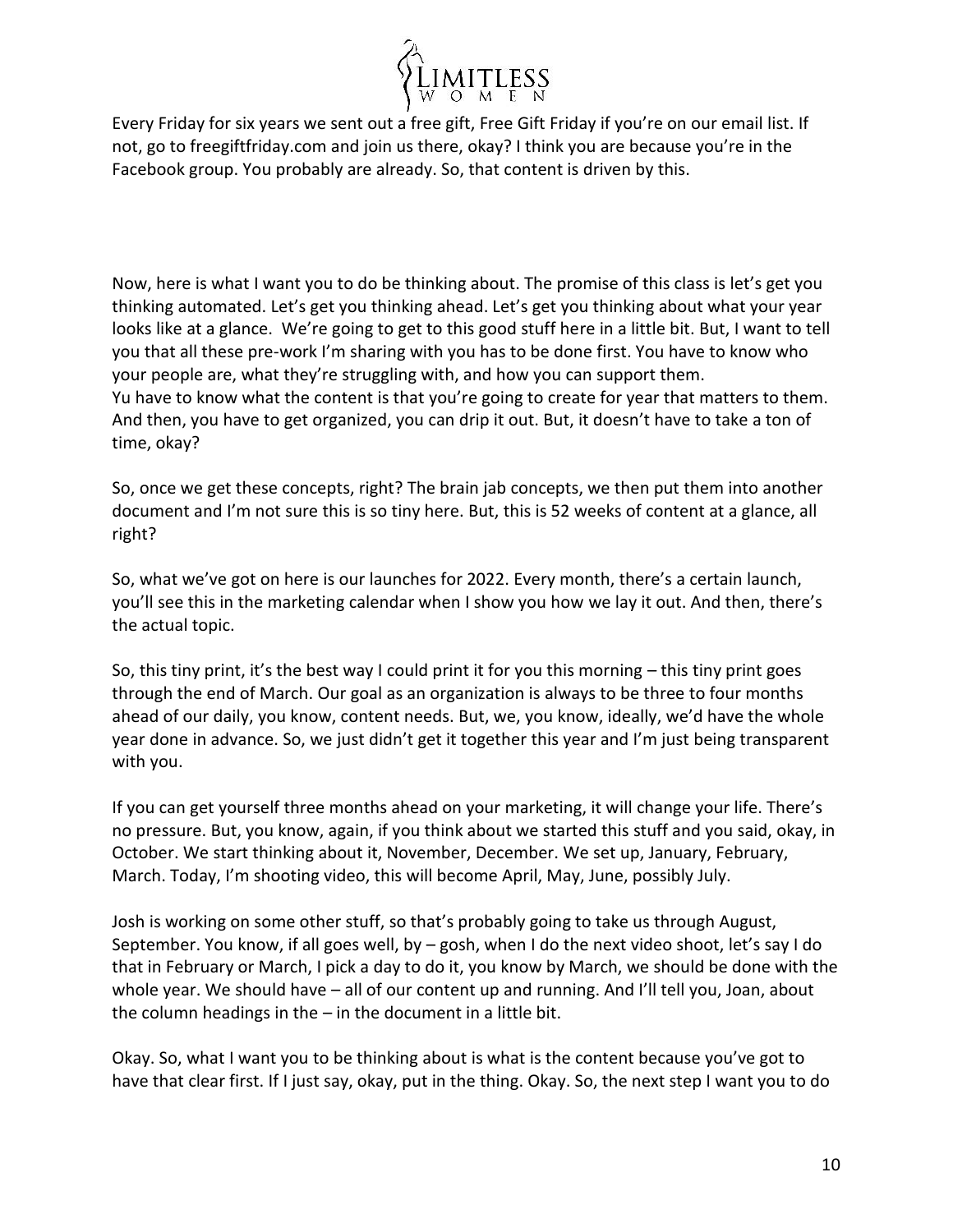

is I want you to think about with this content what are the places that you're going to put that out.

So, social media is going to be one. Obviously, you're going to be doing social media post on a regular basis. The other place that you're going to be doing content hopefully is an email newsletter to your list. Hopefully, you've got this going on, okay?

[Debra Daniels] is saying, yes, at least 90 days ahead. Most people don't have enough time to be ready for launches throughout the year.

Well, that's another reasons why this will answer even though it's super tiny you can't see the details, I'm not trying to be sticky here, I just literally didn't know how to print it out so you can see it.

But, this is – because we use it – this is all digital in our back office, so when I see it, it's actually on the screen and so, I was trying to print it, so I can share it with you.

So, Joan, this will help, honey. Every month, we have a launch. So, in January, we're doing this class for you right now, right? This is a launch. So, you saw we got emails out there, we got some happenings going. This is the Facebook live.

Now, what's cool about this is this is going through Zoom if I set it up right, right? I started on Zoom and I'm streaming through Facebook. So, you guys are seeing it in the Facebook group, but Zoom is also Zoom's name is on here, so I'm thinking they're here.

Zoom is also creating for us recording, an audio and a video. So, this video training can now be hosted in the Facebook group, right? So, our community of 900 and I don't know how many member like over 940 I think what I'd say. 940 women can pop back in here and watch this training.

The Zoom recording we can then take and edit it down and create some cute fun videos that we can use on your YouTube channel. Then, the audio can be magically moved around by Josh to become a really effective podcast production as well, right? So, this is in real time what's happening.

And then, you know, chances are, well, next week we start on our calendar, we're working – we're launching Sales with Ease. You'll see different things going on, but I can always pop this in later and say, hey, this is, you know, a great training for you on marketing, this could go into April  $1<sup>st</sup>$ , right? It could go on to the calendar if we want it there. Just to give you an example. Okay. So, this is the January content. February, we're teaching Sales with Ease, right? You got a whole week of sales training. It's fantastic. We did this class in September. It was life-changing for people, I don't know why, but it was just one of those things where they got clear about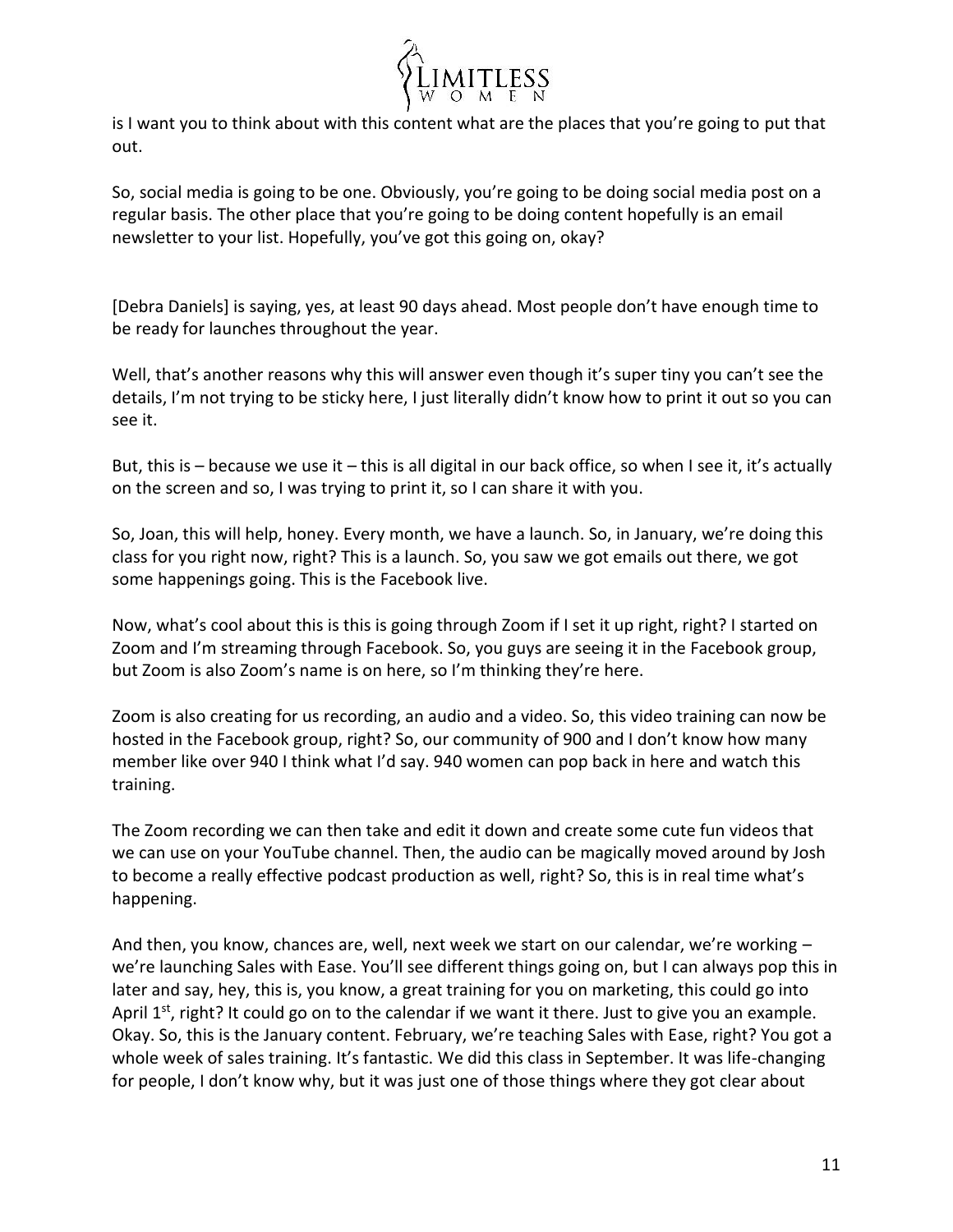

sales. Everything started moving really effortlessly in their business. It's always a blessing to see them have such a big  $-$  a big change.

In March right now, we're scheduled to do a masterclass on Never Be Overwhelmed Again. Overwhelm is the number one pain point that we hear from women again and again. I feel so overwhelmed, right?

In April, we'll have our Limitless Women, we'll have our eight annual Limitless Women Legacy in Leadership live event in Southern California. So, you get the idea, that's what this column is. These are all the months and these are the different trainings.

Now, what we try to do is plug in the content that I create and have it from this content calendar this kind of idea into the different months, so that it matches the launch, right? So, you're seeing this because it's the beginning of the year. Sorry about this, my voice is a little scratchy because I'm having allergies.

It's the beginning of the year, we're getting ready for, you know, 2022, we're saying, okay, it's back to work, back to the life, let's get going. So, we're going to look at today, what is your year at a glance look like.

In February, we're teaching you about sales and so, all the Free Gift Friday and the trainings you'll see will be related to sales. Get the idea?

In March, we're talking about not being overwhelmed and stepping into the leadership because we're leading you to our April event and concurrently during this time we always have openings for private clients Legacy Leaders as our private clients and then also our Business School launches. So, Business School gets launched several times a year and as we're doing the trainings, people from the trainings will come on telephone calls and we'll move them into programs. I hope that's helpful, that makes sense.

Okay. What I'd like you to do and I'm going to take a minute and get myself some water. It's only will take just two minutes. I got to plug in my charger. I just realized my computer is going to die.

But, what I'm going to do is take two minutes or somewhere around that, one minute and write out for yourself right now what are all of your marketing activities. Let's do that one first and then we're going to do your revenue generating activities because the two are related, okay? So, write down your marketing activities, you got your newsletter, if you've got a podcast, if you've got social media marketing write those things down and I'll be right back. Let me grab some water.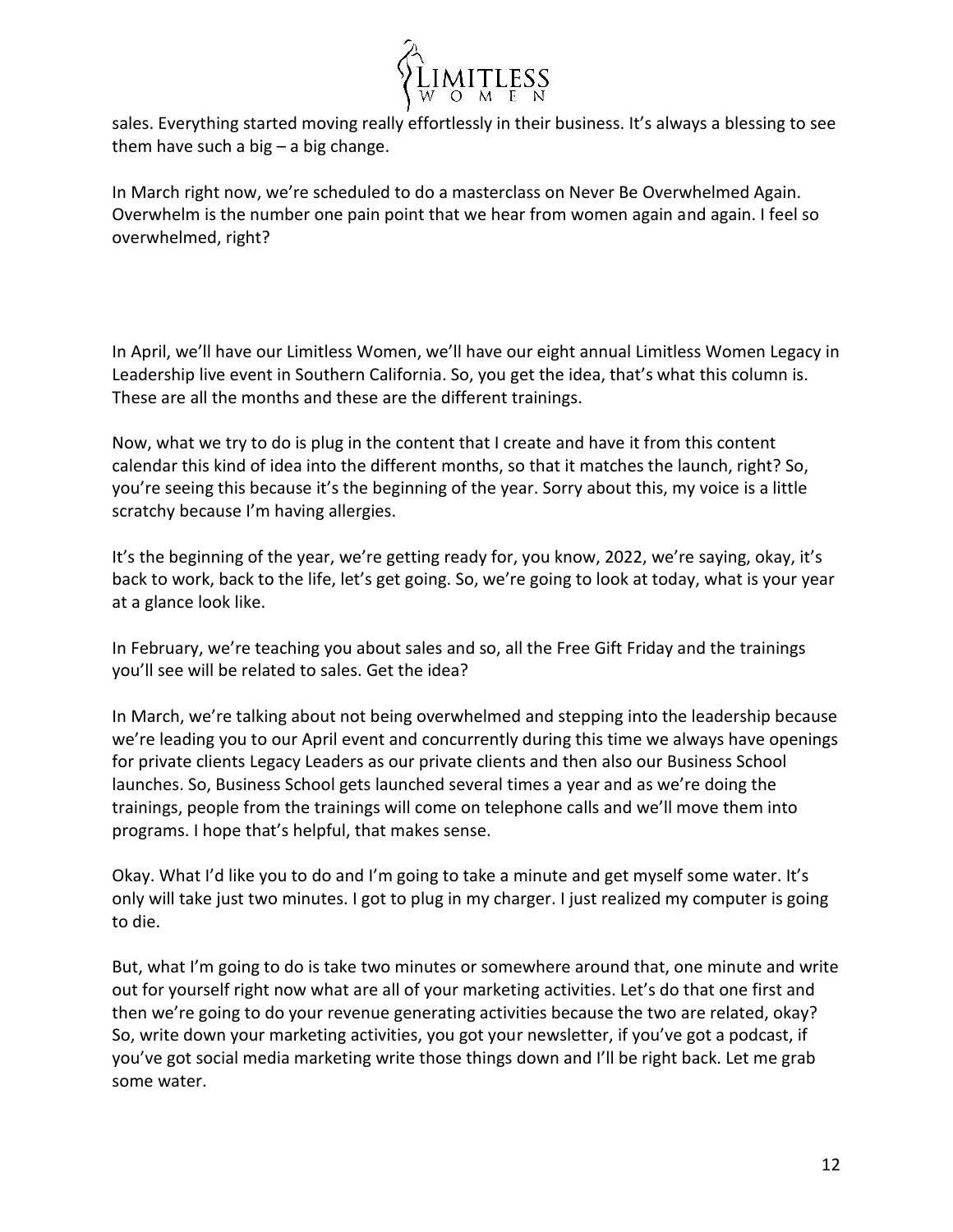

*[Laura Gisborne]* Are you wanting a deeper dive about topics like the one we are talking about on today's show? Did you know at Limitless Women that we offer a Business School that's been proven to help women entrepreneur's just like you build profitable businesses so they can give back? Visit us at LimitlessWomen.com to learn more about how you can sign up for the next semester of Limitless Women Business School.

*[Laura Gisborne]* Okay. So, you wrote down some ideas, right? If you're networking, that is a marketing activity. If you are emailing, that is a marketing activity. If you're posting on social media, hopefully you're posting strategically. This is not a class about social media marketing, I'm happy to do that if that's something you guys want. Let me know and will talk to you about how it integrates because from our content creation, when I shoot the videos that become the podcast that become Free Gift Friday, they also become social post.

So, it's super cool for that focus of like one power day becomes multiple things, right? So, this morning the makeup artist came and put makeup on my face, not because I can't, I'm just not very good at it for camera. But, you know, there's a certain way you want to look so that when the videographer comes, I'm going to be, you know, camera-ready, if you will.

And also, the photographer come in because, well, I'm made up, why not take a few pictures? You know, I just want you to think about everything that we look at in our business is how do we create systems to make things easy, right? How do we create systems. So, hopefully you've got a list of what your marketing activities are.

Now, I want you to also be thinking along the same lines as we go through the calendar what we do in our – at our world on our revenue-generating calendar. We have multiple places where do this, but I'll tell you that when I look at this like where am I spending my time on revenue-generating activities, I put in marketing activities. I also put in client fulfillment activities.

Now, that's not all the calls that I'm on. You know, Monday through Wednesday, I have calls with clients and 1:00 to 4:00 and that's not what I'm putting on this calendar. What I'm putting on this calendar is that we have programs. You know, we have Legacy Leaders or someone works with me privately and they're also part of a very exclusive mastermind community and we meet twice a month virtually, right? On a Zoom call.

I put that in my revenue-generating activity because basically that fulfillment of those clients' experience is how our company generates revenue, right? I have to pay all these people. We give away our first 20% to charity and we're so grateful for that opportunity, but I still have a lot of team that needs to get paid to, right?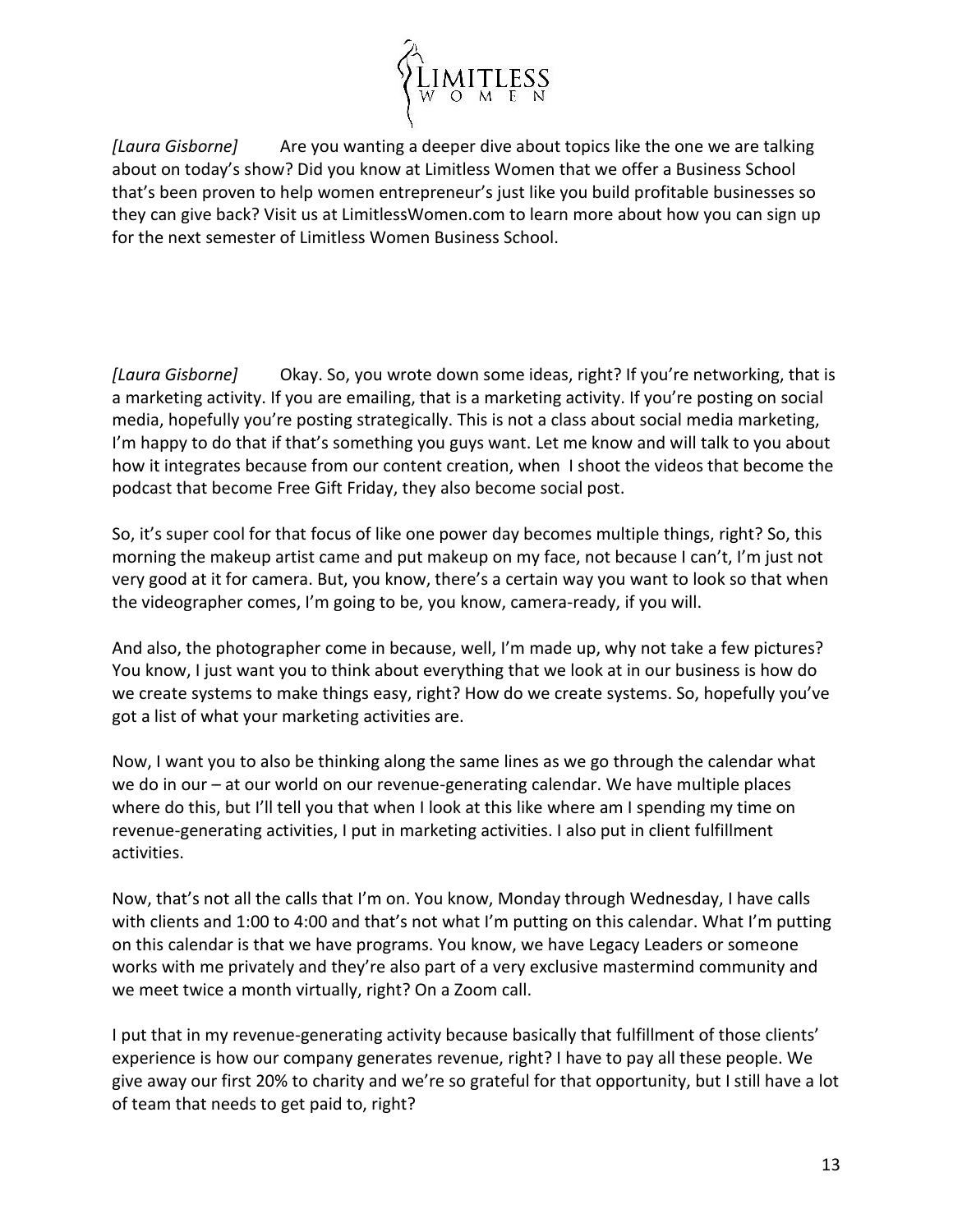

So, we need to pay them, we need to pay for advertising. We do all these other stuff with our money. So, that's a whole conversation for flow.

All right. So, what activities are you doing that are using up your time that are revenuegenerating activities? Not what are the activities that are sucking up your time that are not helping you make money, right?

So, if you're doing client fulfillment like I'm teaching a class right now. This is – this is a revenuegenerating activity for our company. To dress me up and put in front of you is a revenuegenerating activity because some of you that are on this call, many of you in this call are already part of our family, we're already in partnership, you and I.

But, some of you have been, you know, recording you. You're checking me out. You're like, "Hey, does she really have something to say that would be valuable to me? Is this the person I want to partner with to help me grown my business?" This is a revenue-generating activity hosting a class. Get the idea? All right, cool.

So, when you've got this written out, let me pause right here and see if anybody has a question before I pop into how to fill up the calendar.

Anybody have any questions? I'm going to give you a second. I think I have a delay on Facebook, so to make sure that you can ask the questions if you have any questions on things I've covered so far before we get to the implementation.

Okay. I'm not seeing anything, so if you do write a question, then I'll pause myself.

Okay. Inside the Facebook group, there is a place and I cannot get there right now because I'm on here hosting you guys, but I can tell you where I think it is. At the top of the bar on the Facebook group, there's little things here that have like you have like discussion, you have members. There is one there that says files. If you go to that tab at the top of the Facebook group, you – there's a drop that if you click on the files and you open it up, guess what? It is full of good stuff, including the 2022 revenue-generating activities calendar that we created for you.

Now, so what we've done is we put this document for you in the Facebook group, so you can download it. It's a PDF. And what I want you to do is – because most of you are unable to print this. I can't print this at home personally. It's 11 x 17, I don't have that kind of printer. I have like the cheap Canon printer that can do 8-1/2 x 11 or landscape, right?

So, what I want you to do is send that to OfficeMax Office Depot or Staples whatever is close to you and they will print it out for you. And this one that I just did – oh, it didn't say it on here because I paid it online. I think it cost me, you know, don't hold me to the penny, but I got to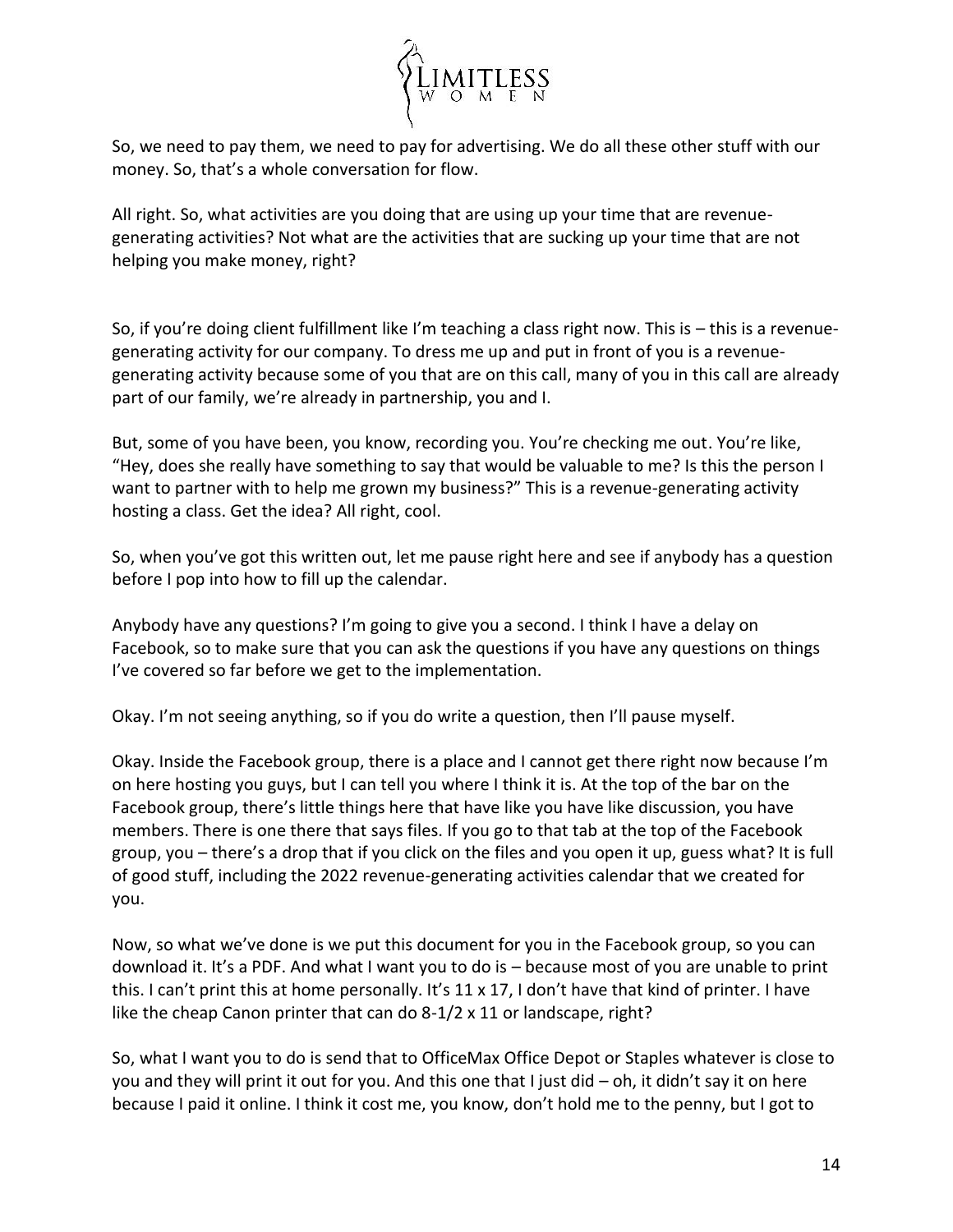

tell you I think that I printed five copies because I like to have several to play with and like to give them away because they're fun little gifts and you can fold them in half and they travel well that way.

But, I think it cost me about \$5 to print them, right? To print five copies. So, it's going to cost you a dollar a copy, maybe less. I print them in color because the way we create these blue lines are the weekends, right?

Now, you know, it's a seven-day a week world in our world, but I want you to be really clear about the most important thing that I want you from this calendar is your time off first. So, be really looking at this and we're going to get used to it and so, on separate that I want **to 0:35:07** one of these in here for you, okay?

So, the way that you go with what we've created so far is you've got your content. You're going to get your content organized by when is it going to go out in the course of the year and how does it relate to the launches that you're doing in 2022.

And then, I want you to think about, you know, what does this look like in your calendar, what does it actually look like in real time getting done. Because here's what beautiful, if you use the system and you set it right now and you work with me on getting this up and running for your business in January, it may take a few weeks maybe January or beginning of February, guess what happens?

You've got March and April and May and June and July and all these months with so much time frame that you didn't used to have, so you no longer have to be thinking about how am I going to create marketing, okay?

You've done it now, it's kind of -- it's what we call in our world the short hurt, you suck it up, you get into it, you do the work now and then, you get all kinds of fun play time, all right? So, in our calendar, what I want you to look at is – let me just start myself again. When you're doing this, I'm going to help you fill this out right now because you're going to have this here, you're going to print this out. You're going to take these instructions and hopefully you go back and listen to it.

The first thing that I want you put on the calendar is your vacation time. Everybody take a deep breath. Yes, I said it. I want you to put your vacation time in the calendar. It's the most important thing that you take time off to rejuvenate yourself to reengage with your purpose, to refocus on why you do this work. And depending on where you are in your business, you can decide how much time are you taking off, okay?

So, there's a couple of little hacks that I do in our business and I'm going to share with you that might be helpful. In our business, the month – I normally take off the month of July and the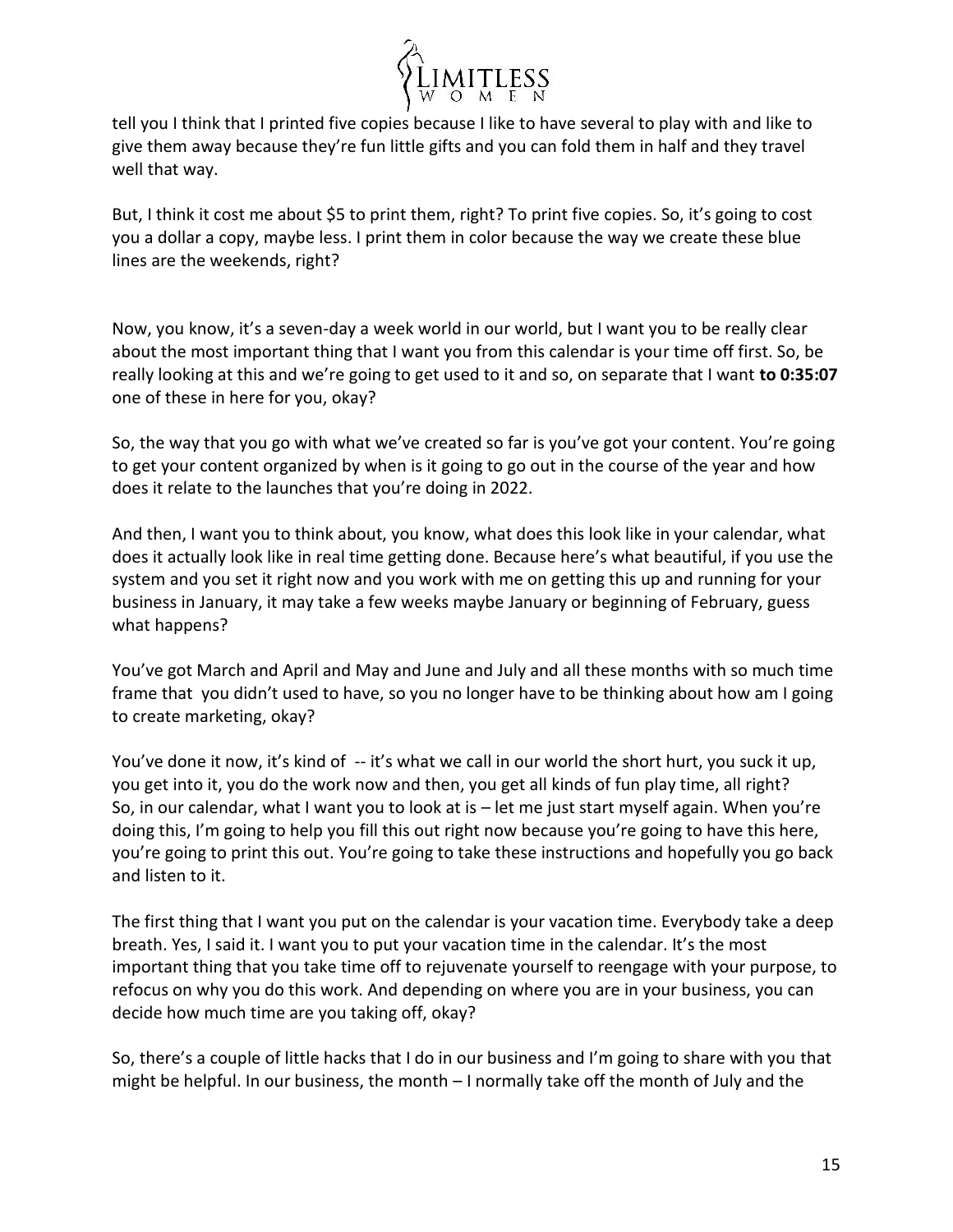

month of December from client fulfillment calls, meaning Legacy Leaders meets twice a month for live Q&As.

Limitless Women Business School, one of the things that's super cool that we do that you wouldn't know if you're not part of Business School is that we offer lifetime support. So, when someone comes through our Business School program, it's accelerated nine-week intensive that they go through. Ongoingly, after that nine weeks, we meet on the first and third Saturday of every month.

And I'm smiling a little bit because we thought about stopping it. You know, here's the thing, the women who need it show up and what I know is this, when you're going through Business School and you're learning about the pillars of business and you're structuring your marketing materials and you're getting your finances in order and you're working on your messaging, you may not be ready to hire somebody. You may need that ongoing support when you're like, hey, my team is growing, I now need some extra personal attention, I want to have a Q&A with you, Laura. So, every month we offer that ongoing support, okay?

So, that's what I'm saying to you is in July and December, I take a break from those calls, not because I don't love my women, but because I think it's really important, again, to reset and reevaluate, right? Just come back with a fresh perspective in August and January.

The other thing that we do as a family is that we tend to take, you know, again, pre-COVID was a little different, but we tend to take some big trips. Every year, every other year, we tend to take a really big like bucket list trip. And so, this year we are scheduled. We'll see, again, we'll see what happens with COVID and travel. We're scheduled to take off most of the month of September and go to Norway. My husband is Norwegian. It's his heritage and so, it's essential that we go there. So, our plan is to take a Norwegian cruise that we're booked for and to go to St. Petersburg, Russia.

So, what you have coming up needs to go in this calendar because I want you to be able to see it. When you're looking at your year at a glance, I want you to be able to see that time off because I personally find it very inspiring when I look at my calendar and I can see this big block of time.

So, the way that I fill mine out is I put a big block of time here. So, middle of December on, we take a break from Free Gift Friday over marketing just goes a little quiet at that point. The month of September, you can see I've got this marked off from the  $3<sup>rd</sup>$  – sorry, from the  $8<sup>th</sup>$ through the 29<sup>th</sup>.

So, put that time in first and I just color mine in. Here's the – here's the place of like the ingredients, right? So, you've got your more ingredients are your brain jab, right? You've got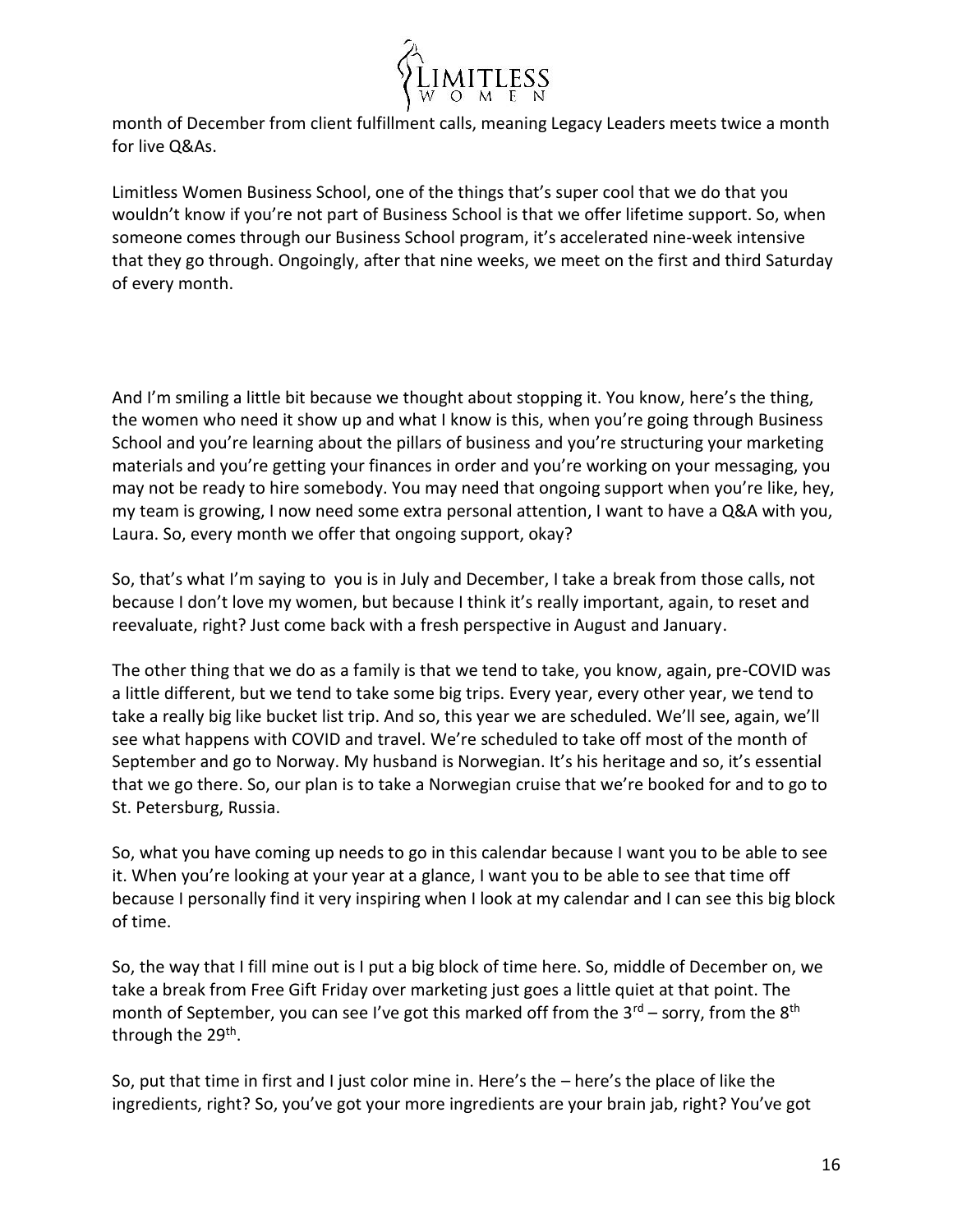

your brain jabs that you've translated to a document or you could still have it and make written old school.

You've got your year written out as an Excel sheet, right? So, you can kind of see if you're doing email marketing, here is your every week what's going on. Then, you've got your beautiful year at a glance calendar, where you write out all the activities that you're doing to market.

Now, if you look at your activities, I'll just use ours as an example. This is the ingredients and then here's the soufflé. Free Gift Friday, I did this for you this morning, it's just kind of a brief link because now that I'm packed up, I just moved to Austin. I don't know where my one is that I did at the end of the year, so I had to create one for you this morning, which was easy, it didn't take that long.

So, Free Gift Friday means that all the Fridays on my calendar are marked green, right? Because that's going out every week. Then, you can see that we have a Business School class that starts in February. The color we use in Business School is orange.

Now, this is an important thing to say. What's kind of cool is that the color code when you start marketing and things live in your digital calendar as well as on this, because this is really for you. This is not so much for your team. This is for you to look at yourself, keep on your desk to be really focused on what are the daily activities that need to be happening, right?

So, orange is the color we use for Business School inside our digital calendar. I use orange here. Yellow is the color that we use for Legacy Leaders inside our digital calendar every time our Legacy Leader has an appointment, it shows up yellow. Every time we do a Legacy Leader mastermind because we meet in person three times a year, again, provided that we can travel and everything is safe. If we can't get together in the physical, then we get together virtually, but that goes on the calendar, right? That's a day that's going to be a client fulfillment day and we use yellow in our digital calendar, I use yellow on here. Get the idea?

We have a schedule for 2022, three in-person events. You can see those are kind of a pink color. Sorry, it's not the best picture for you, but [**0:41:40 inaudible**]. What you want to do is fill this in with your activities. This kind of brownish color because that's the color that I could find is our podcast. Our podcast is going out I think Josh said we have a little over 80 episodes, something like that.

So, at this point we can – we can – we haven't just stop in the podcast, we set it and forget it. But, what we're doing is going to twice a month podcast – or every two weeks, excuse me. We're publishing every two weeks instead of every week. We've been publishing every week for the last couple of years. Now, last year and a half and now, we'll go to every two weeks because we have a lot of content there.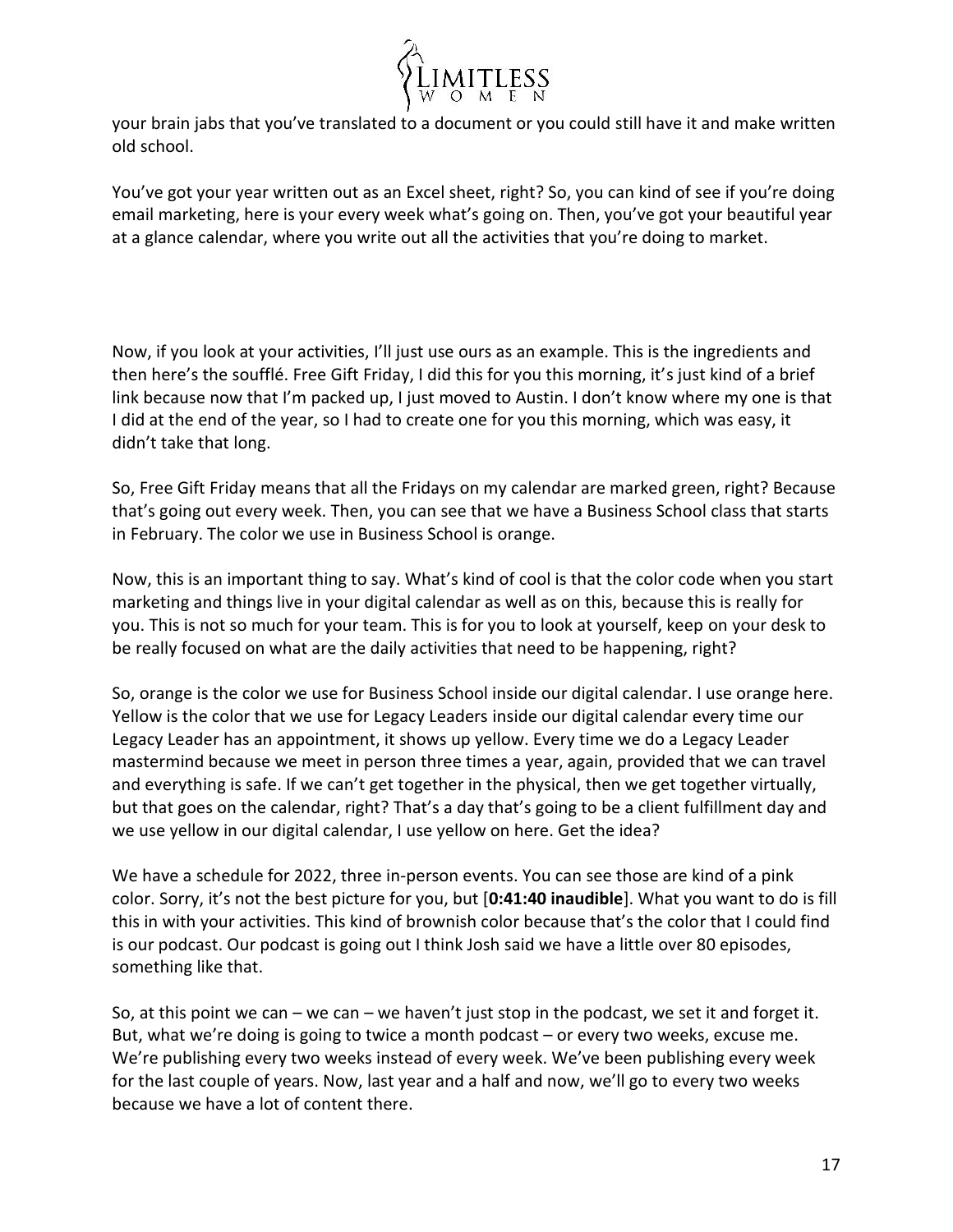

So, what I'm finding with our podcast listeners is that they get on and they like to kind of Netflix it, if you will. I think Netflix is going to become a verb just like Google, right? I'm googling something. So, that's the piece.

So, what I want you to do is mark your time off first, where is your vacation. Then, I want you to go through and see what are the things you're doing consistently. So, if you've got a consistent email that's going out every week, put that on the calendar. And then your other tool if you want to have some fun with it is Crayola, color pencils.

Go and get yourself some of these color pencils and just color in the same thing over and over again. So, it ends up being kind of a pretty – a pretty thing to look at that has different colors on it. And when I fill out what's missing here for us is the email marketing stuff that will happen this year. What's missing for us on this month for me is some speaking engagements. What else is missing here?

So, we got podcast, we've got the – oh, YouTube, the YouTube launches. So, we're not plug in here YouTube. And like here's the sales that I didn't color in yet. We have a couple of five days this year. So, when I click in YouTube speaking engagements, the digital process that we're teaching, those are not plugged in here yet. And whatever else I just said, you guys have to tell me what I just said. It  $-$  oh, email marketing. Then, the whole calendar gets filled.

Now, when I first started, this is what I want to give you as a caveat, when I first started doing this in 2013, my calendar started like it looks the same and a little different because, you know, but it was blank, right?

And then, I had maybe when we first started like 2011, we had one event a year. 2012, we had four events. 2013, I think we back down to three, then we went back to two, then we went back up to three. Three has been kind of a good number for us. Three has been kind of the number that we have leveled off of for our in-person event, which is one of our biggest revenue generating activities because when we get to a live event, it is the greatest way for someone to experience our community, the teachings, the resources that are available because so many of our women in our community do business with each other, right?

So, some of you, you know, if you're an accountant and you're looking for community where you want to find accounting clients, it's awesome because all of our clients are business owners, they all need accountants. I'm just using that as an example because Debra is here. So, that's what happens if you're – Donna is an example. Donna does our social media marketing. If you're a person who's a marketing expert and you come to our community, it's fantastic because everybody needs a marketing expert, right?